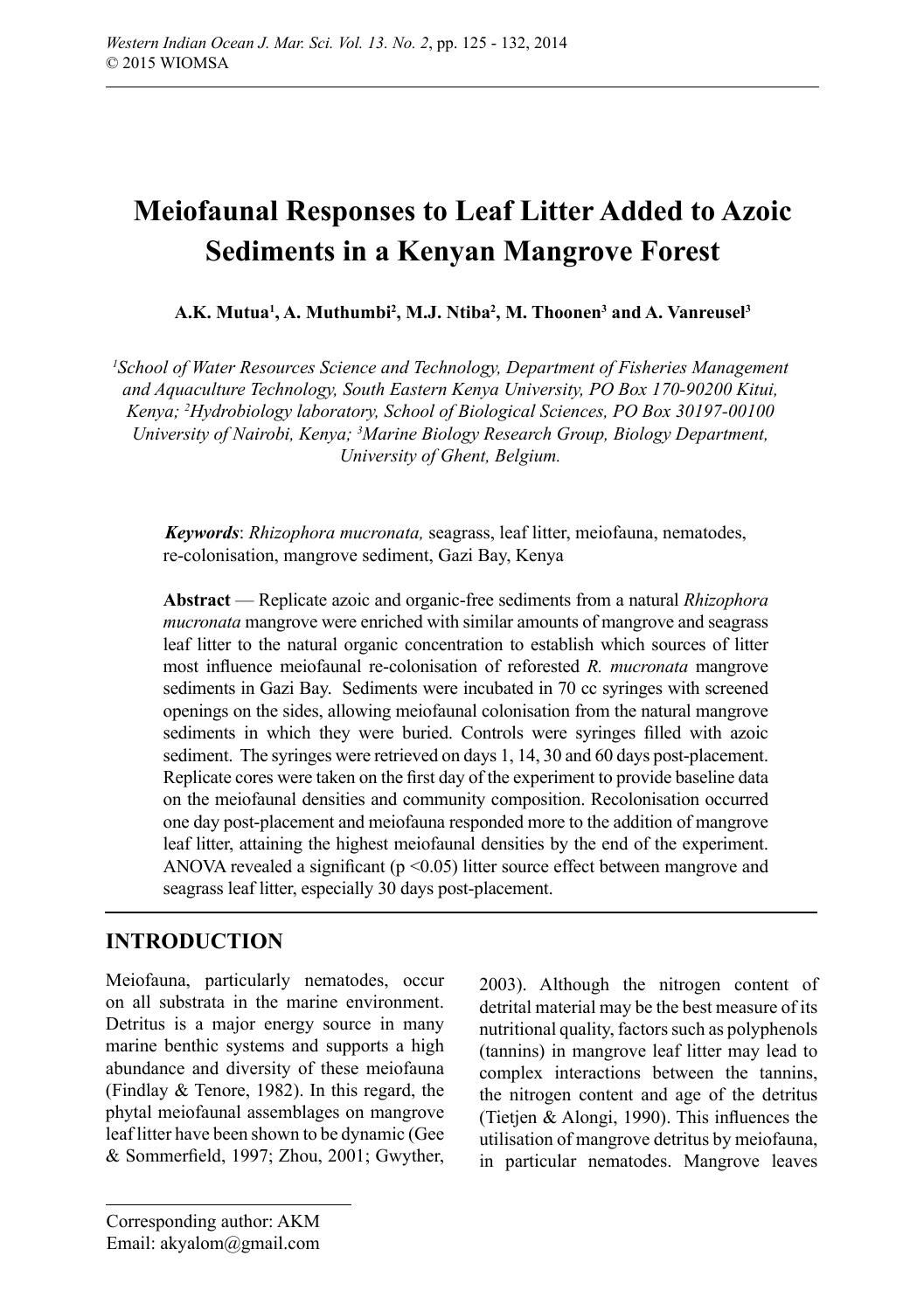initially undergo rapid leaching of dissolved organic matter (DOM) on the forest floor (Fell *et al*., 1975). This is followed by slow decomposition of the remaining particulate organic matter (POM), facilitated by bacterial and fungal communities which condition the leaf litter for various invertebrate groups that utilise it as food. Gwyther (2003) indicated that the food value for meiofauna in leaf litterderived particulate comprises the surface biofilm of bacteria, microalgae, protozoa and fungi. These are fed on by nematodes, in particular (Krishnamurthy *et al*., 1984). Gee and Sommerfield (1997) showed that the initial chemical composition of leaves from different mangrove species is responsible for observed differences in meiofaunal communities during the decomposition process under similar conditions (sediment composition, salinity and tidal inundation). They also showed that a succession of meiofaunal communities occurs during the decomposition process.

Several meiofaunal colonisation studies have been published on mangrove leaf litter, including work by Zhou (2001) who investigated the responses of meiofauna in general and nematodes in particular to decaying mangrove leaf litter; Sommerfield *et al*. (1998) who investigated the relationship between meiofaunal communities and leaf litter from different mangrove species; and Gee and Sommerfield (1997) who investigated the effects of mangrove diversity and leaf litter decay on meiofaunal diversity. However, no study has investigated the effect of leaf litter of other origin on the meiofaunal re-colonisation of mangrove sediments. While mangrove leaves are naturally shed in this environment, seagrass leaves are also introduced to mangroves by tidal flooding in Kenya. This study was thus undertaken to elucidate the effect that different types of leaf litter have on meiofaunal re-colonisation of reforested *Rhizophora mucronata* mangrove sediments in Gazi Bay. Such information is needed to design restoration programmes for mangrove ecosystems after deforestation. The study thus focused on whether the availability of leaf litter or the origin of the leaf litter (mangrove or seagrass) affects meiofaunal recolonisation of mangrove sediments.

### **METHODS**

The meiofaunal colonisation experiments were undertaken in a natural Rhizophora mucronata forest in Gazi Bay (4° 25'S; 39° 30'E; Fig. 1), located on the southern part of the Kenyan coast about 50 km from Mombasa. An area of approximately 50 m<sup>2</sup> was demarcated for the experiment.

Mangrove and seagrass leaf litter was used in the experiments for four incubation periods with two sets of controls. The latter comprised three cores from the experimental site as well as three azoic sediment samples, prepared as described below, which received no further treatment. Mangrove or seagrass leaf litter was added to the treated samples. Colonisation rates by meiofauna at different stages of the leaf litter decomposition were determined by sampling the experimental treatments at time intervals of 1, 14, 30 and 60 days post-placement. Each treatment was replicated four times.

Surface sediments were collected to a depth of 5 cm from the natural *R. mucronata* site for the preparation of the azoic, organic-free sediment. After collection the sediments were air-dried for two days and combusted in an oven at 600°C for six hours to obtain azoic and organic-free sediment. The total organic matter (TOM) of the natural mangrove sediment at the experimental site was determined in three replicate, dried (80°C for 24 h), similarly combusted, sediment samples (20 g). The TOM was calculated as the difference in dry weight of the sediment before and after combustion (Buchanan & Kain, 1971). This value was used to calculate the amount of leaf litter to be added to the experimental sediment.

Yellowish, senescent and ready to fall *R. mucronata* leaves were picked in the natural forest while seagrass leaves were collected along the beach in Gazi Bay. Senescent mangrove leaves were used instead of fresh green leaves because these are naturally shed on the forest floor. Seagrass leaves were collected from the beach since these are washed into the mangrove during tidal flooding. The leaves were air-dried for one week and granulated using an electric grinder. The C:N ratio of the mangrove and seagrass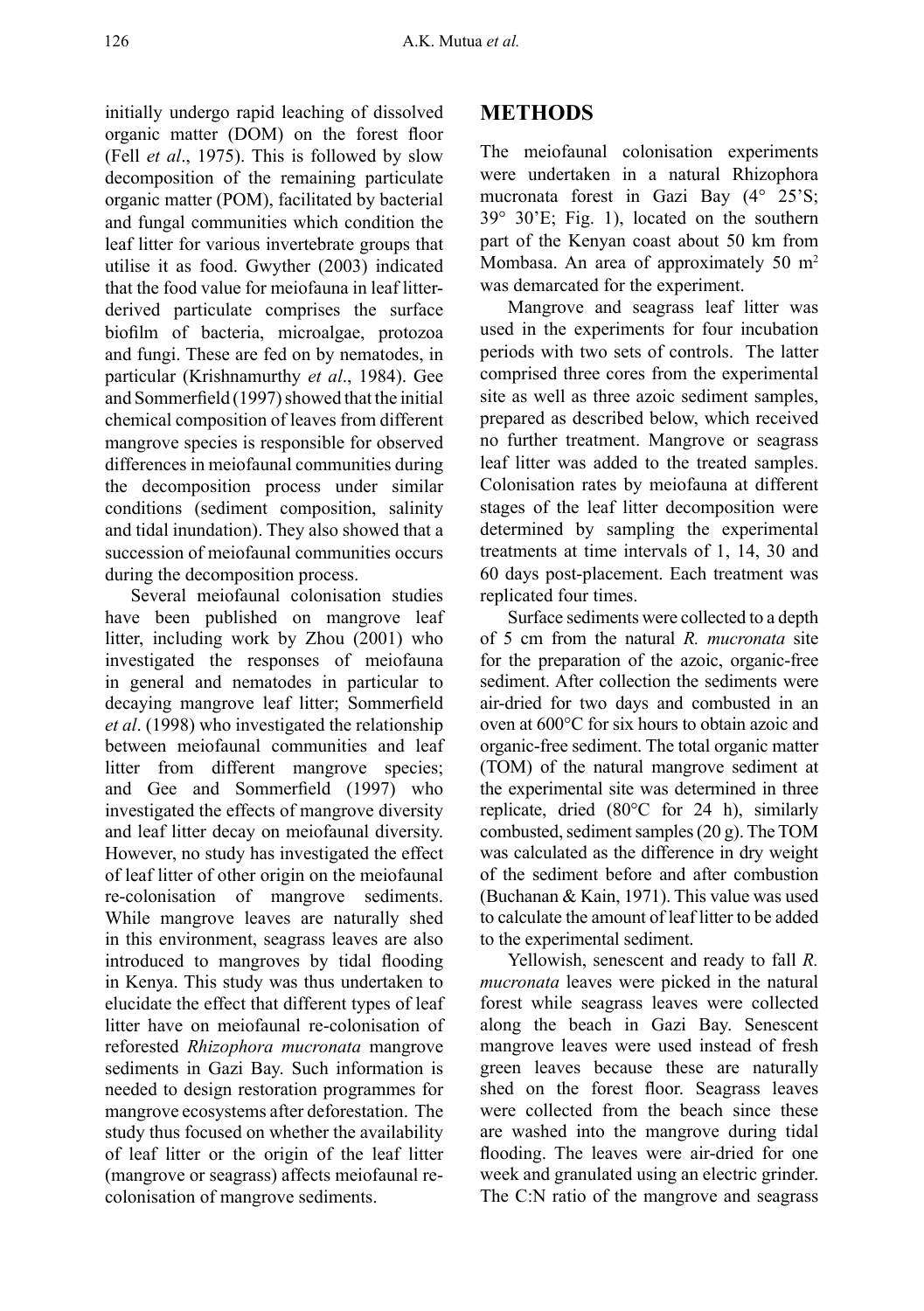

Figure 1. a) Map of the Kenyan coast and b) Gazi Bay showing the location of the experimental site (adapted from Bosire et al., 2004).

leaf litter was determined by first eliminating inorganic carbon from subsamples with dilute hydrochloric acid. The amounts of carbon and nitrogen were then analysed using a Carlo Erba element analyser, type NA-1500 (Nieuwenhuize & Mass, 1993-2002).

Plastic 70 ml (3 cm in diameter, 13.5 cm long) syringes were used as experimental vessels. Circular windows 2.5 cm in diameter were cut on opposite sides of each syringe and screened with plastic 2 mm mesh netting (Fig. 2) to allow water exchange with the surrounding natural sediment. The windows also enabled meiofauna to colonise the experimental sediments by horizontal migration, in addition to vertical movement from the overlying water column through each syringe top. The azoic, organic-free experimental sediments were put into the syringes and leaf litter was added on top. The syringes were labelled and randomly embedded in the sediment flush with its surface, covering a surface area of 7 cm<sup>2</sup>. They were fastened onto nearby roots or seedlings using nylon thread to avoid being washed away by tidal currents. Upon retrieval on days 1, 14, 30 and 60, they were immediately fixed in the field with 5% formalin.

In the laboratory, the meiofauna were rinsed from the samples with tap water through a 1 mm sieve to exclude macrofauna and debris, and retained on a 38 µm sieve. They were then centrifuged three times at 6000 rpm with  $MgSO<sub>4</sub>$  (specific density 1.28) for 10 minutes. After centrifuging, the supernatant was poured onto a 38  $\mu$ m sieve, rinsed in tap water and stained with Rose Bengal. Meiofauna were identified under a dissecting microscope using Higgins and Thiel (1992) and enumerated.



Figure 2. Diagram of the experimental sediment holders made from syringes (adapted from Zhou, 2001).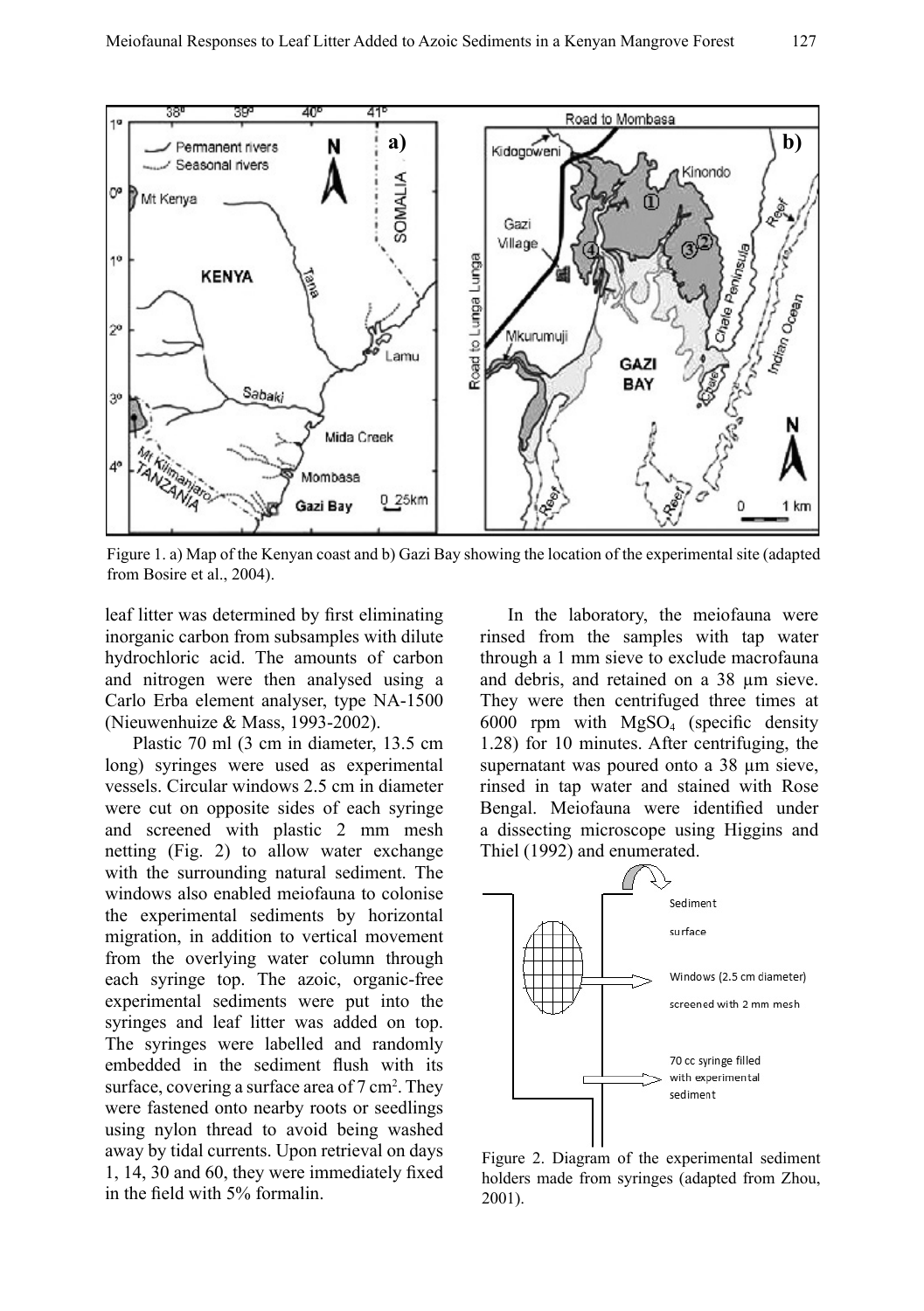## **RESULTS**

Thirteen meiofauna taxa were recorded; seven taxa in the seagrass leaf treatments, and four and five taxa were recorded in the mangrove leaf and control treatments respectively. Nine taxa were recorded in the field control treatments. Nematoda were the most abundant fauna and accounted for 99% of the meiofaunal densities in the field control, 95% in the experimental control and 93% in both the seagrass and mangrove leaf litter treatments. Oligochaeta comprised the second most abundant taxon, accounting for 5% of the total densities in the seagrass leaf litter treatments, 3% in the experimental control and mangrove leaf litter treatments and 1% in the field control. Halacaroidea occurred in relatively high numbers in the mangrove leaf litter treatment, accounting for 2% of the total meiofauna. The abundance of copepods was very low in the field control  $($  <math>1\%</math>), and only comprised  $1\%$ of the meiofauna in the experimental control, seagrass and mangrove leaf litter treatments. Figure 3 depicts the re-colonisation trends of the meiofauna, nematodes in particular, in the leaf litter treatments and revealed that meiofaunal re-colonisation commenced in all the experimental treatments one day postplacement.

control (1209  $\pm$  198 individuals.7 cm<sup>-2</sup>) on day one. The meiofaunal densities continued to increase during the course of the experiment, especially in the mangrove leaf litter. In fact, they surpassed those in the field control on day 30 (2071  $\pm$  958 individuals. 7 cm<sup>-2</sup>), and remained higher than the field control to the end of the experiment, although they declined between days 30 and 60. As stated, nematodes accounted for most of this increase in the mangrove leaf litter treatment, attaining 2017  $\pm$  966 individuals.7 cm<sup>-2</sup> on day 30, surpassing that of the field control and remaining higher to the end of the experiment, although they reflected the aforementioned decline between days 30 and 60. The above trends in meiofaunal and nematode densities in the mangrove leaf litter treatment coincided with a low C:N ratio recorded on days 30 and 60 (Fig. 4).

A meiofaunal increase occurred in the experimental control up to day 14, after which they remained more or less constant. Meiofaunal densities in the seagrass treatment remained below those of the field control throughout the experiment.

The differences in the meiofaunal densities, particularly of nematodes, were significant (ANOVA df = 2, F = 19.511,  $p \le 0.05$ and df = 2, F = 14.712,  $p \le 0.05$  respectively).



Figure 3. Colonisation rates expressed as densities (mean  $\pm$  SD) of a) meiofauna and b) nematodes during the experimental period (days). FC = field control, C = experimental control, S = seagrass leaf litter and M = mangrove leaf litter.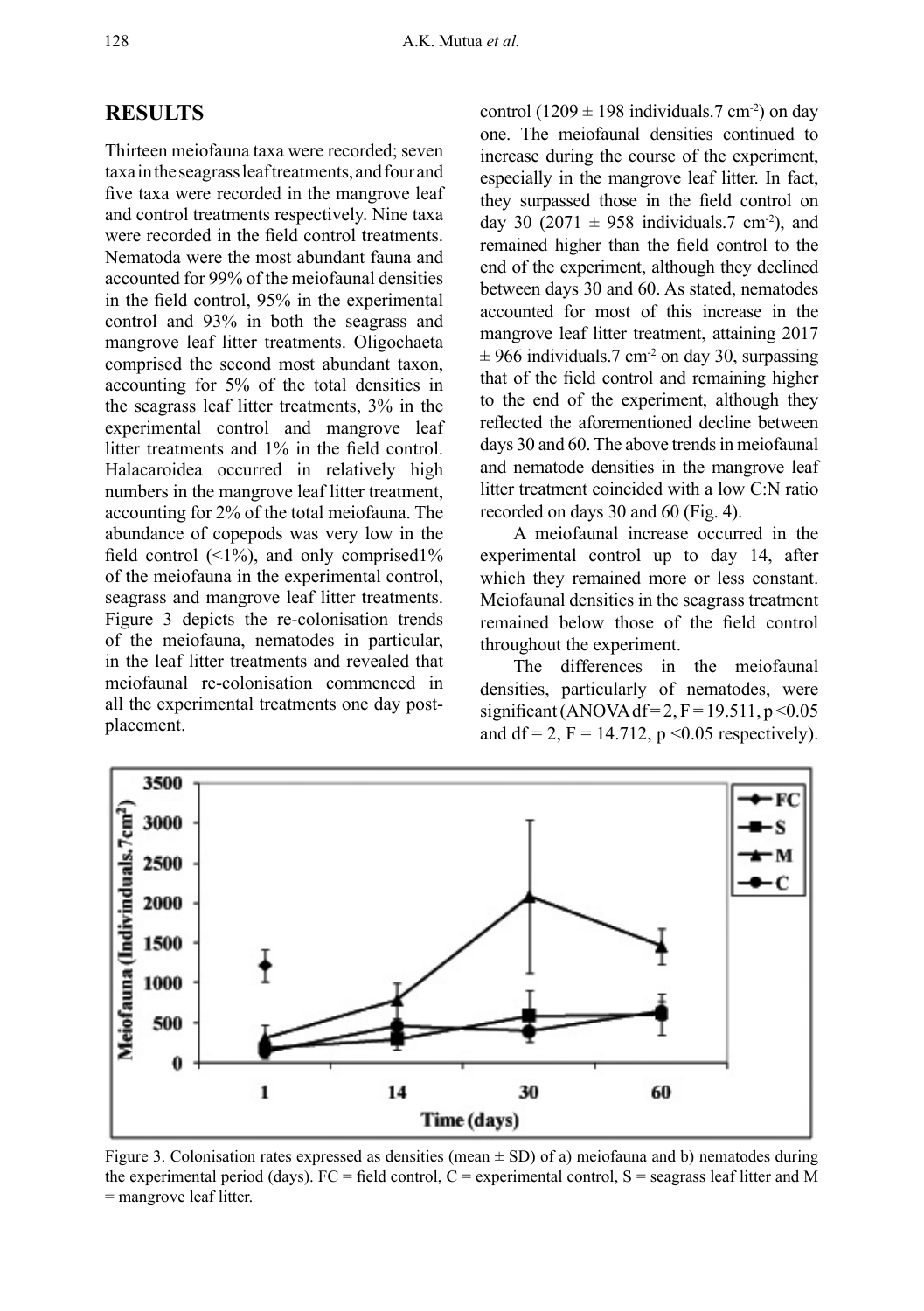

Figure 4. Variation in the C:N ratio over time (days) in the mangrove and seagrass leaf litter.

The re-colonisation rate on day one was higher in the organically enriched treatments (maximum  $307 \pm 160$  individuals. 7 cm<sup>-2</sup>) compared to the organic-free control  $(128 \pm 75)$  individuals.7 cm-2), the highest recolonisation being in mangrove leaf litter  $(307 \pm 160)$ individuals.7 cm<sup>-2</sup>), which was nevertheless much less than the densities in the field



Figure 5. Densities of meiofauna and nematodes (mean  $\pm$  SD, n = 3) on a) day 1, b) day 14, c) day 30 and d) day 60 in the different treatments. FC = field controls, C = experimental controls, S = seagrass leaf litter and  $M =$  mangrove leaf litter.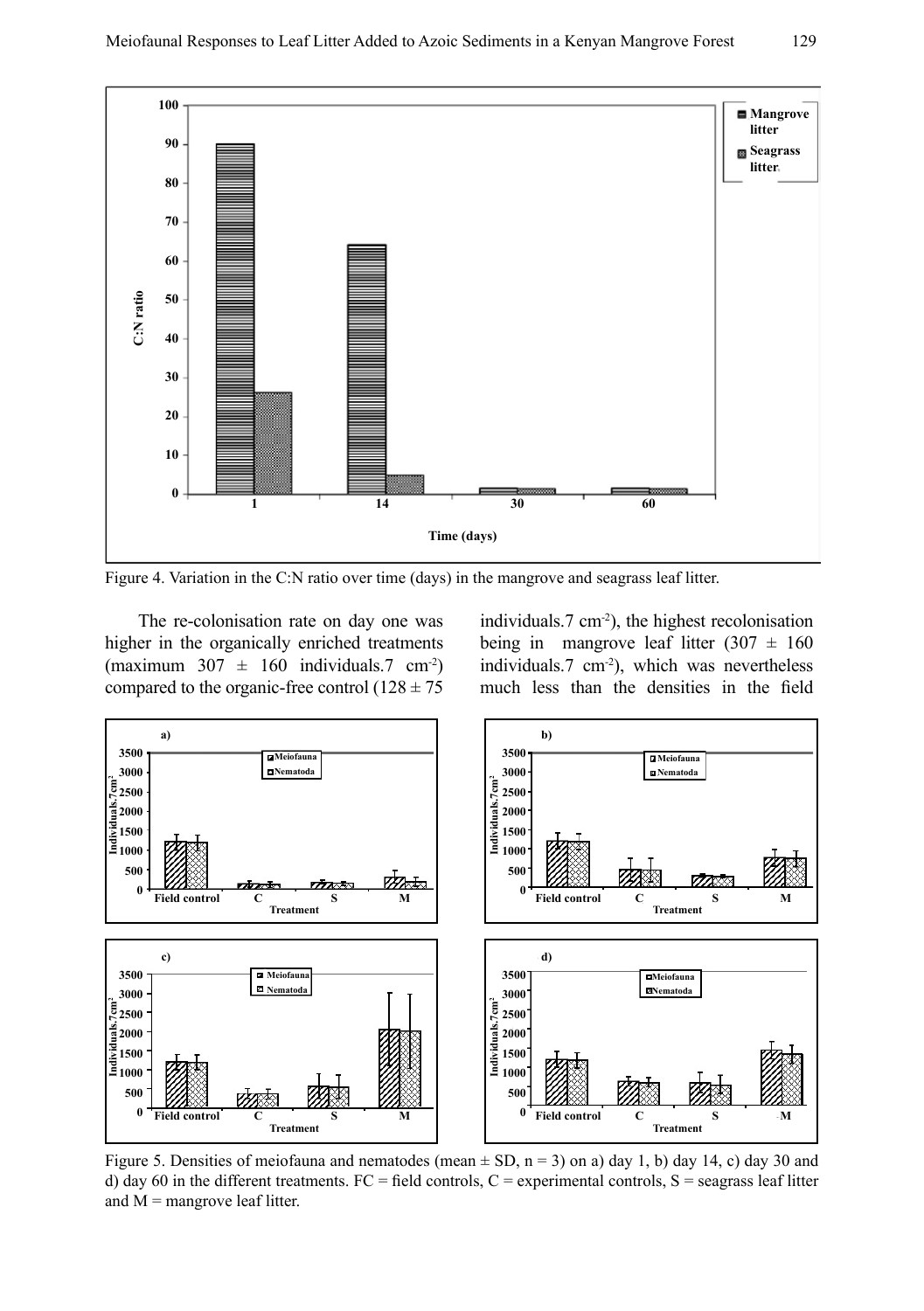between the leaf litter sources. A Tukey HSD test revealed no significant differences between the litter sources on day one (Fig. 5a) but, on days 14, 30 and 60 (Figs. 5b, 5c & 5d), the mangrove leaf litter treatment yielded significantly higher meiofaunal and nematode densities than the seagrass leaf litter and the controls ( $p \le 0.05$ ).

### **DISCUSSION**

As outlined in the introduction, there is a paucity of information on the influence of different detrital sources on meiofaunal abundance and community composition in mangrove benthic ecosystems and no literature was found on field experiments examining the meiofaunal re-colonisation of such detritus. This field experiment was thus the first to investigate the influence of different sources of detritus on meiofauna within mangrove ecosystems. The results show that meiofaunal re-colonisation of mangrove sediments is affected by the availability of leaf litter since much higher densities were attained in its presence compared to the experimental controls. Additionally, meiofaunal re-colonisation within the Gazi mangrove was affected by the source of the leaf litter since mangrove leaves yielded higher recolonisation than seagrass leaves. Indeed, the meiofaunal densities became almost constant after day 14 within the control and seagrass leaf litter treatments.

The fact that meiofauna re-colonised the experimental controls devoid of organic matter one day post-placement indicates that meiofauna will occupy any available space, even in the absence of a food source. However, meiofaunal densities in the experimental controls remained low throughout the experiment.

The meiofaunal densities in the experimental treatments increased with time, which is possibly related to the decomposition process and the associated microflora. This implies that decomposition enhanced the nutritional value of the mangrove detritus, thereby attracting more meiofauna, especially nematodes. Macrophyte decomposition and detritus recycling have been shown to be important in mangrove ecosystems (Lugo & Snedaker, 1974; Lee, 1995) and contribute much of the nutrition needed by grazers and filter feeders, while providing habitat for benthic fauna.

Although meiofaunal colonisation was observed one day after commencement of the experiment, the rate of colonisation of mangrove leaf litter was initially low, showing that there was a time lag before meiofauna could colonise the mangrove leaf litter and attain densities similar to the field controls. Alongi (1987) showed that the concentration of polyphenic acids in mangrove leaf litter, mainly tannins, is negatively correlated with the associated meiofauna densities as these substances reduce the palatability of mangrove detritus. According to Zucker (1983) and Robbins *et al*. (1987), hydrolysable tannins impart a noxious taste to detritus, increasing the acidity of the plant material, and precipitating the plant proteins and the gastrointestinal enzymes of the meiofauna. Thus, these substances interfere with the feeding of benthic herbivores and detritivores. However, the tannins appear to be rapidly lost during the initial days of mangrove litter decay (Robertson, 1988; Tietjen & Alongi, 1990). Similarly, Gee and Sommerfield (1997) showed that meiofaunal proliferation may be affected and controlled by changes in leaf litter chemistry during its decomposition, influencing the subsequent successional development of the microbial community. Thus, while tannins may have been responsible for the slow initial colonisation of the leaf litter in the present study, their disappearance may have increased the palatability of the detritus, promoting meiofaunal colonisation, particularly by nematodes. This increased attractiveness is supported by the decrease in the C:N ratio in the mangrove leaf litter, implying that the nutritional value of the detritus improved as the nitrogen content increased (Skov & Hartnoll, 2002).

Nematodes were preponderant in the meiofauanl community that colonised the experimental sediment and leaf litter. According to Riemann and Helmke (2002), nematodes are believed to release hydrolytic enzymes in mucus which, together with bacterial enzymes,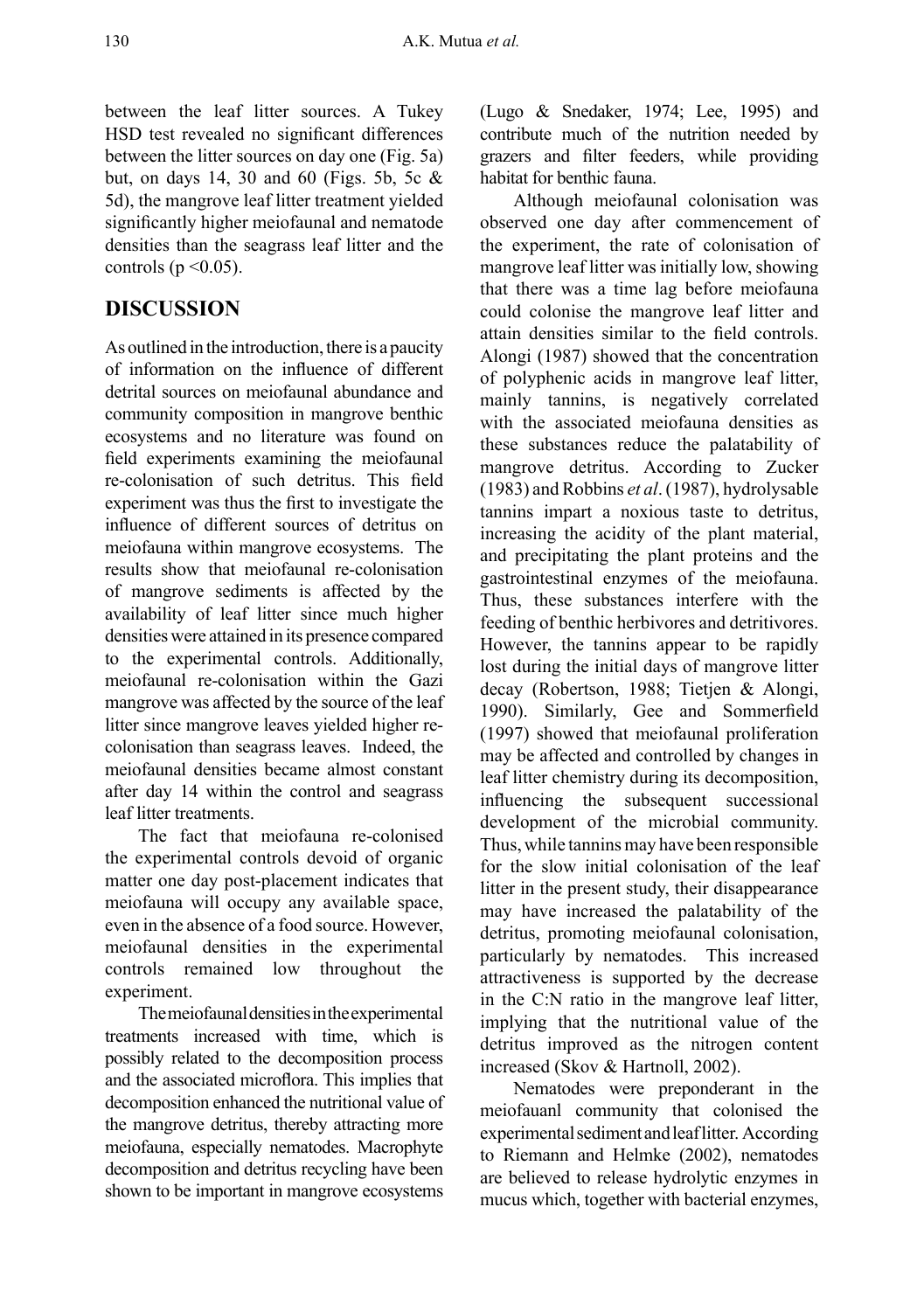assist in the breakdown of the detritus. The hydrolysed products can be directly consumed by the nematodes, garnering nutrition from the detritus. This, together with a decrease in tannin concentration and the stimulation of microbial growth probably accounts for the observed increase in meiofaunal and nematode densities within the experiment, most notably in the mangrove leaf litter.

*Acknowledgements* – This research was funded by the Vlaamse Interuniversitaire Raad – Inter University Council - University of Nairobi (VLIR-IUC-UoN) programme.

#### **References**

- Alongi DM (1987) The influence of mangrove derived tannins on intertidal meiobenthos in tropical estuaries. Oceanologia (Berlin) 71: 537-540
- Blum LK, Mills AL, Zieman JC, Zieman RT (1988) Abundance of bacteria and fungi in seagrass and mangrove detritus. Marine Ecology Progress Series 42: 73-78
- Buchanan JB, Kain JM (1971) Measurement of the physical and chemical environment. In: Holme NA, McIntyre AD (eds) IBP Handbook on methods for the study of marine benthos. Blackwell Scientific Publishers, Oxford, pp 30-58
- De Mesel I, Derycke S, Swings J, Vincx M, Moens T (2003) Influence of bacteriovorous nematodes on the decomposition of cord grass. Journal of Experimental Marine Biology and Ecology 296: 227-242
	- Fell JW, Cefalu RC, Master IM, Tallman AS (1975) Microbial activities in the mangrove (*Rhizophora mangle*) leaf detrital system. In: Walsh GE, Snedaker SC, Teas HJ (eds) Biology and management of mangroves. Proceedings of the International Symposium on Biology and Management of Mangroves. University of Florida Press, Gainesville, pp 661-679
- Findlay S, Tenore KR (1982) Effects of a free living marine nematode (*Diplolaimella chitwoodi*) on detrital carbon mineralization. Marine Ecology Progress Series 8: 161-166
- Gee JM, Sommerfield PJ (1997) Do mangrove diversity and leaf litter decay promote<br>meiofaunal diversity? Journal of meiofaunal diversity? Experimental Marine Biology and Ecology 18: 13-33
- Gwyther J (2003). Nematode assemblages from *Avicennia marina* leaf litter in a temperate mangrove forest in southeastern Australia. Marine Biology 142: 289-297
- Heip C, Vincx M, Vranken G (1985) The ecology of marine nematodes. Oceanography and Marine Biology Annual Review 23: 399-489
- Higgins PR, Thiel H (1992) Introduction to the study of meiofauna. Smithsonian Institution Press, Washington DC, 488 pp
- Krishnamurthy K, Sultan Ali MA, Jeyaseelan MJP (1984) Structure and dynamics of the aquatic food web community with special reference to nematodes in mangrove ecosystems. Proceedings of Asian Symposium on Mangrove Environment Management. 1: 429-452
- Lee SY, (1995) Mangrove outwelling: A review. Hydrobiologia 295: 203-212
- Lugo AE, Snedaker SC (1974) The ecology of mangroves. Annual Review of Ecological Systems 5: 39-64
- Riemann F, Helmke E (2002) Symbiotic relations of sediment agglutinating nematodes and bacteria in detrital habitats: the enzyme sharing concept. Marine Ecology 23: 93-113
- Robbins CT, Hanley TA, Hagerman AE, Hjelord O, Baker DL., Schwartz CC, Mautz. WW (1987) Role of tannins in defending plants against ruminants: Reduction in protein availability. Ecology 68: 98-107